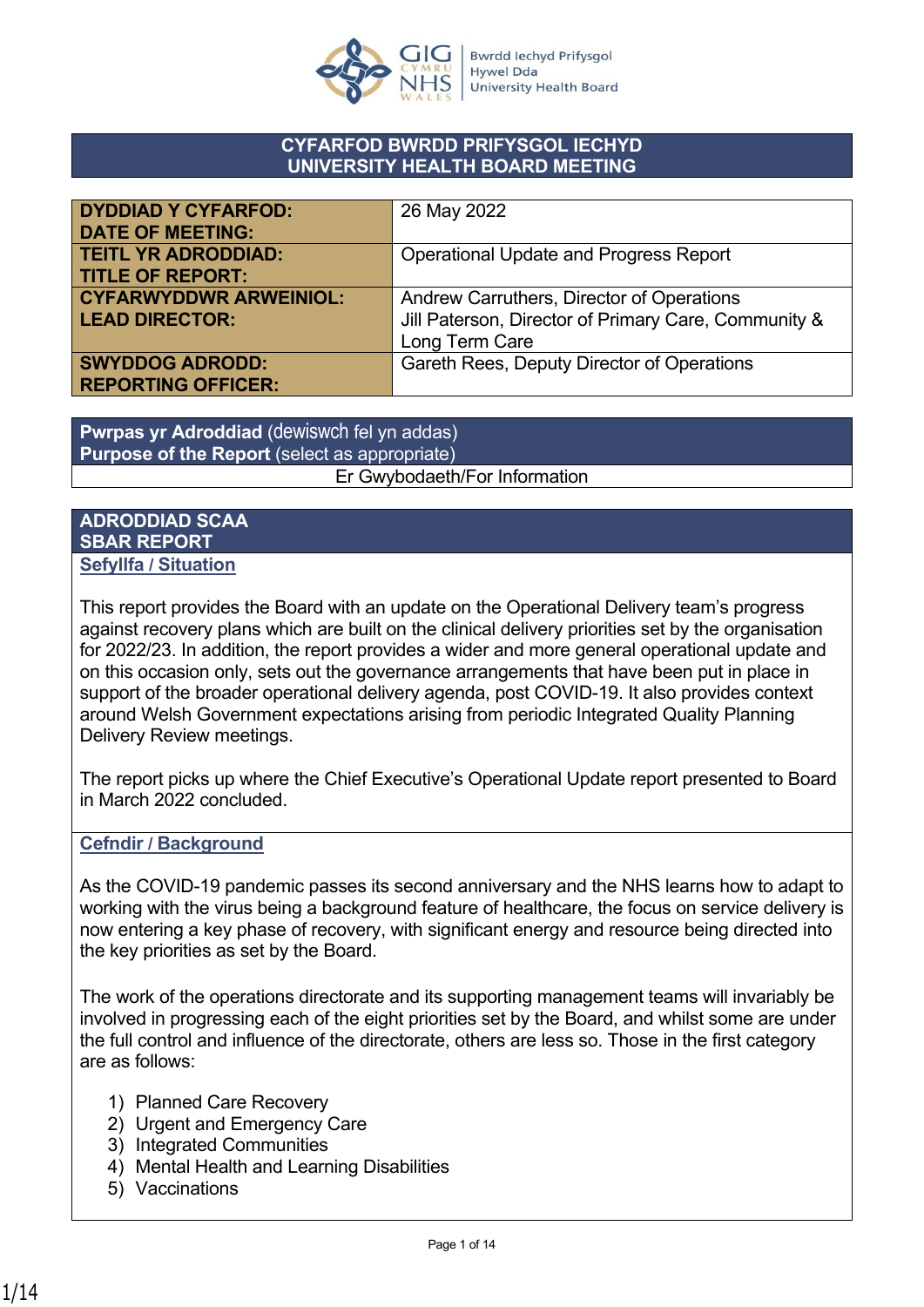Whilst progress updates will provide a continued focus on some of the priorities, others may be provided cyclically. Equally, some of the above will inherently be delivered through Health Board infrastructures exclusively, whilst others will require a composite approach, with support from the Integrated Executive Group (IEG). The IEG is a joint forum which brings together the Executives of the Health Board and the three Local Authorities, along with Regional Partnership Board (RPB) representatives.

Alongside a return to 'business as usual' activities, a focus remains on controlling the spread of residual and any future variants of COVID-19, and this continues to receive particular attention at this time. The changing landscape nationally on requirements for population testing has meant the role of the Health Board's modelling cell has been the subject of review. The review has concluded that, with such a change to the source of information identifying community incidence, much of the work it was involved with in producing models/forecasts is now largely redundant, as it lacks the requisite accuracy. Given this, and the fact that the Command Centre Dashboard provides a weekly insight of all that is required from a COVID-19 monitoring perspective, it has been agreed that the COVID-19 modelling work can for now be stood down. It follows that, in the event of a new coronavirus variant emerging, the work of the modelling group could recommence. All of the online analysis available from Health Board reporting dashboards will remain accessible for operational teams to review.

### Operational Delivery Governance – Current Arrangements

Invariably, as the form and nature of clinical services provided by the Health Board adapts and changes, the governance arrangements that wrap around the operations directorate have also been reviewed and updated accordingly; building on the experience of the Gold, Silver Tactical and Bronze Command groups which have prevailed over the past two years.

The Gold, Silver Tactical and Bronze Command groups set up to support the rapid decision making required two years ago have now been largely stood down. A number remain in existence when viewed from a functional standpoint; however, for all intents and purposes, their business has been embedded into the directorate's substantive operational governance arrangements. As this is progressed, the governance arrangements for the operational arm of the organisation will remain under review to ensure their fitness for purpose, as the organisation further emerges from the pandemic.

The intention is that there will be an overarching Senior Operational Business Team (SOBT) meeting which draws together, from an operational perspective, quality, risk, performance, workforce and finance. This forum will provide a key escalation route for specific directorate delivery risks identified, and provide the opportunity to review progress against Board priorities through a multi-faceted lens encompassing all of the above domains.

Supporting the SOBT will be an Operational Planning and Delivery (OPDP) Group, and the Operational Quality, Safety and Experience Sub-Committee, which will ensure that the detail of planning objectives implementation and quality issues are appropriately monitored. The current Operational Planning and Delivery Programme Group will be strengthened in terms of membership, to include key corporate executive colleagues, with a strong programme management emphasis wrapped around the programmes of work.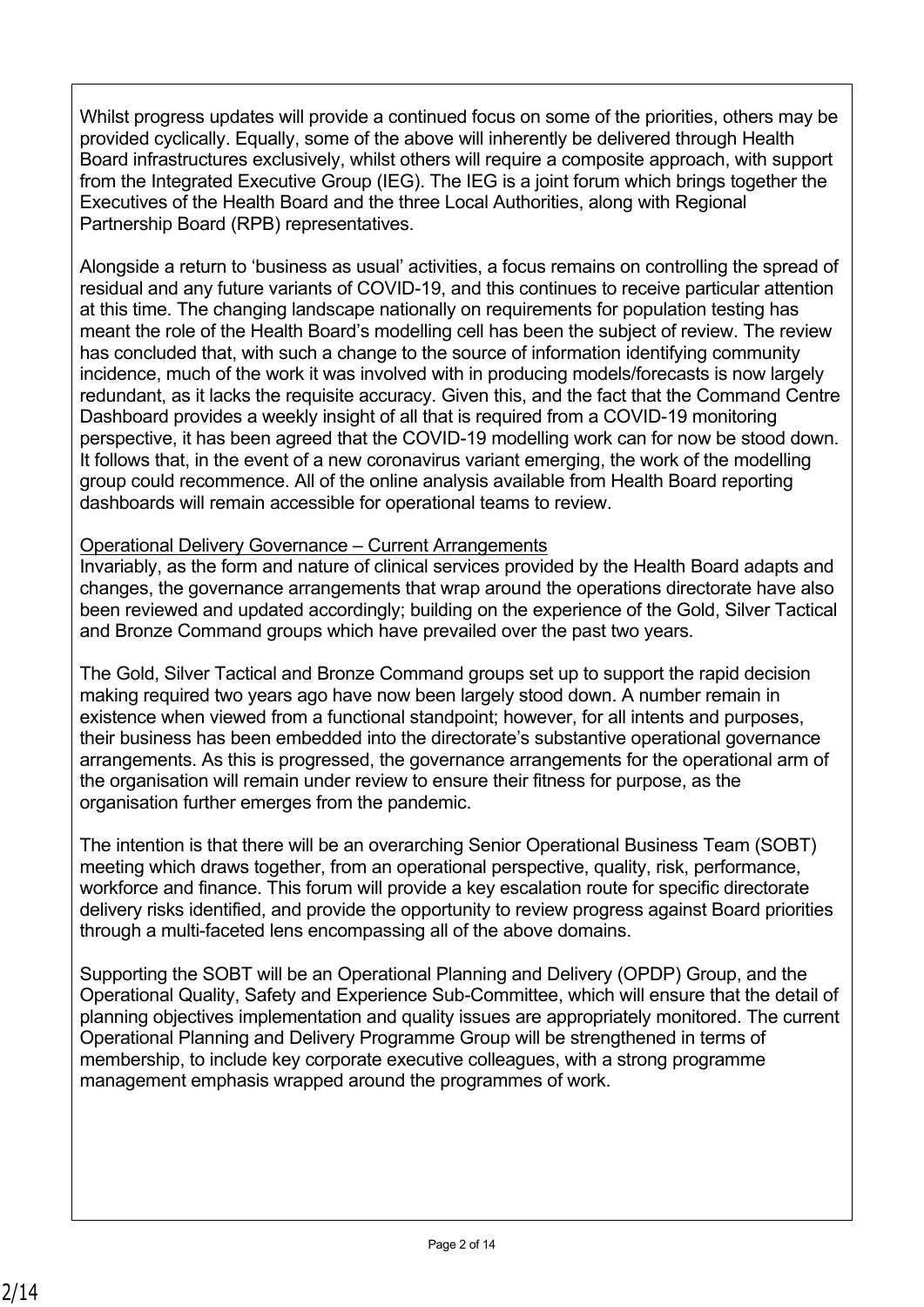#### **Asesiad / Assessment**

Against the key delivery priorities set by the Board, along with the broader system pressures that exist, the following is provided as an amplified update for this report.

#### COVID-19

The Chief Executive's report presented in March 2022 highlighted a fall in community infection rates, along with the numbers of in-patients in our hospitals with confirmed or suspected COVID-19. The profile reported indicated a previous position of 101 hospitalised infections which dropped to 59 in March 2022.

Compared with the figure reported in March 2022, the profile appears to have flattened, with hospitalised infection cases taken from data produced on  $10<sup>th</sup>$  May 2022 showing a total of 53 hospitalised cases across Hywel Dda University Health Board sites. Since the last update to Board, the general trend taken weekly has consistently occupied a position in the range 40 – 60 hospitalised cases. However, the same taken a week later has highlighted a notable step down to fewer than 30 cases. The majority of these cases have also been found to be incidental to patient stays, as opposed to being a contributor to or principal reason for admission.

Likewise, care home pressures and the escalation position as at  $10<sup>th</sup>$  May 2022 is indicating improvement, with fewer than 15% of homes (23 from 148) operating across the three counties in Red status. Whilst these cannot be interpreted as being in escalated status for COVID-19 reasons, there may be incidences where COVID-19 plays a part.

At the same time, five GP practices were showing level 4 Red status, whilst pharmacies in the same category numbered two with a further two also at level 5 (Black).

Whilst community incidence rates continue to fall, there is some indication that nationally, statuses being reported may not be wholly reflective of real circumstances, particularly as there has been a simultaneous change in testing regimes/protocols. Recognition of the impact of these variables is required when considering incidence rate trend data.

### LONG COVID

Hywel Dda University Health Board's (HDdUHB) Long COVID integrated Multi-Disciplinary Team (MDT) service, operational since 21<sup>st</sup> October 2021, places the patient at the centre of care through a single point of referral and assessment to manage symptoms and rehabilitation. This approach improves integration of care across different services and avoids multiple referrals by coordinating information sharing to enable professionals to make quick decisions. Welsh Government funding for a further 12 months has facilitated continuation of the service with future modelling to manage key symptom areas informed by regular analysis of patient reported outcome measures.

The latest figures noting the number of referrals to the service are detailed below:

#### **Long COVID MDT service (up to 29/04/2022):**

Number of referrals: 282 Number of new patients contacts: 127 Number of follow-up contacts: 453 Total contacts (new and F/U): 580 Number of patients discharged: 35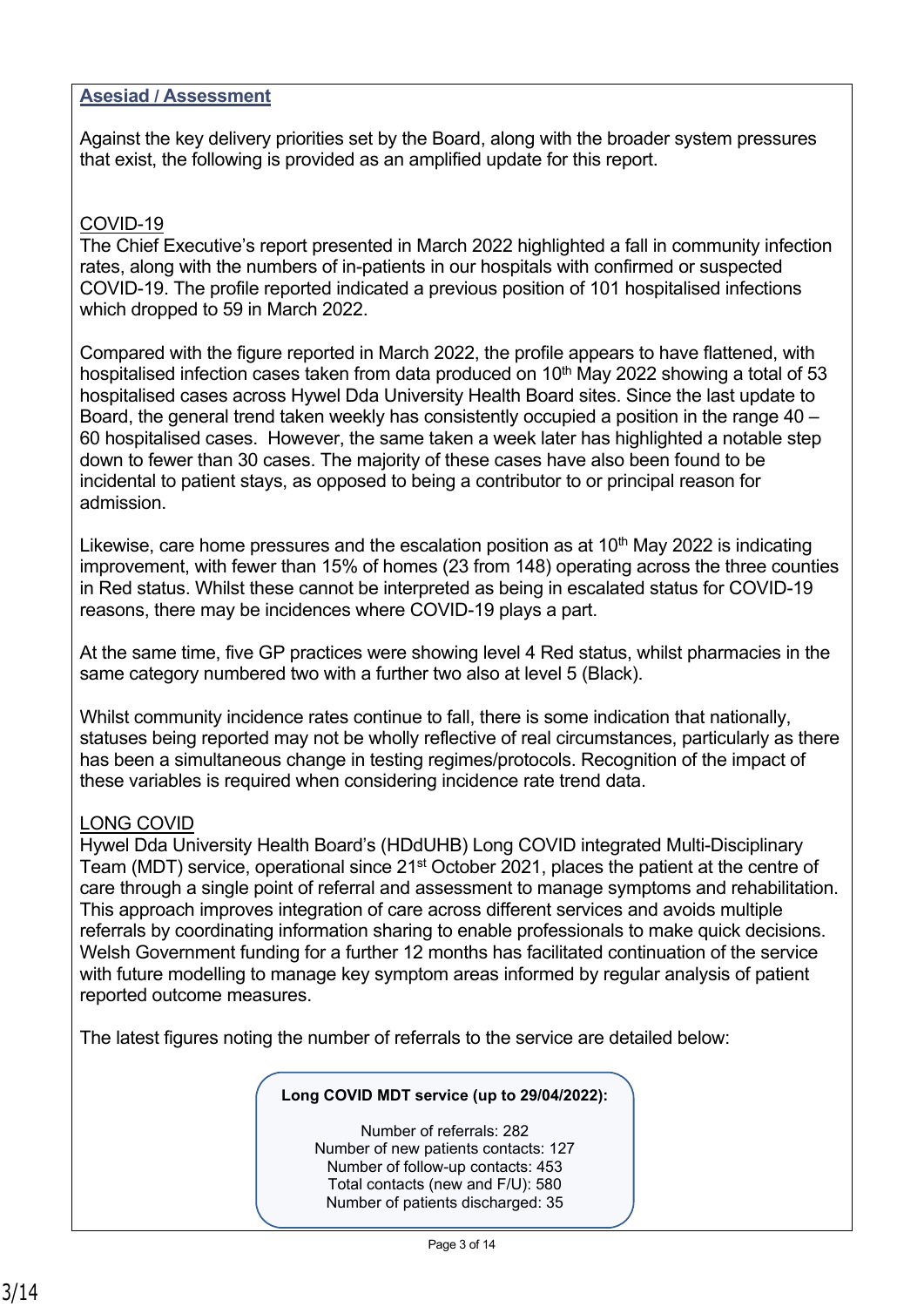# **VACCINATIONS**

Vaccination remains a critical tool to enable the continued relaxation of the protective measures which have been in place since March 2020. Since the commencement of the COVID-19 vaccination programme, the Health Board has seen high uptake rates within all population priority groups, and continues to offer the current Spring Booster programme together with children's vaccines, and also ensuring no-one is left behind. Maintaining this pace alongside the vital programme of recovery and renewal will be challenging.

On 21st February 2022, the Joint Committee on Vaccination and Immunisation (JCVI) announced an initial spring booster campaign. Its guidance document [\(Joint Committee on](https://www.gov.uk/government/publications/joint-committee-on-vaccination-and-immunisation-statement-on-covid-19-vaccinations-in-2022/joint-committee-on-vaccination-and-immunisation-jcvi-statement-on-covid-19-vaccinations-in-2022-21-february-2022)  [Vaccination and Immunisation \(JCVI\) statement on COVID-19 vaccinations in 2022: 21](https://www.gov.uk/government/publications/joint-committee-on-vaccination-and-immunisation-statement-on-covid-19-vaccinations-in-2022/joint-committee-on-vaccination-and-immunisation-jcvi-statement-on-covid-19-vaccinations-in-2022-21-february-2022)  [February 2022 - GOV.UK \(](https://www.gov.uk/government/publications/joint-committee-on-vaccination-and-immunisation-statement-on-covid-19-vaccinations-in-2022/joint-committee-on-vaccination-and-immunisation-jcvi-statement-on-covid-19-vaccinations-in-2022-21-february-2022)[www.gov.uk\)\)](http://www.gov.uk)/) also sets out the JCVI's interim view that "an autumn 2022 programme of vaccination will be indicated for persons who are at higher risk of severe COVID-19".

There are also opportunities to build on learning from the COVID-19 vaccination programme and take further steps towards a more integrated approach across all immunisation programmes for our communities. Delivery of the COVID-19 vaccination programme in 2022/23 needs to be considered as a transition year, ideally moving towards a more fully integrated approach to immunisation and/or wider public population health that also takes account of future changes to Test, Trace, Protect arrangements, once these are announced, and is fully aligned to the National Immunisation Framework, as announced by Welsh Government on 24<sup>th</sup> February 2022 (COVID-19 Vaccination Strategy for 2022 published | [GOV.WALES](https://gov.wales/covid-19-vaccination-strategy-2022-published)).

The children's vaccination programme remains available but uptake is slow. The Health Board will be refocussing its efforts to invite children once the spring booster programme is completed (anticipated June 2022).

UNSCHEDULED CARE SYSTEM PRESSURES

# **Emergency Department Attenders**

The overall number of new attenders continues to increase, albeit at slightly lower levels to that experienced pre-pandemic in 2019. Notably, whilst self-presenters and ambulance arrivals are showing a reduction, healthcare professional referrals are increasing, as are the volume of patients in the over 75s cohort.

As a proxy indicator of patient acuity, the overall proportion of patients presenting to our EDs with more serious conditions (i.e. not those presenting with minor illness/injuries) has increased from 37% in April 2019 to near 50% in 2022. This is most notable at Glangwili and Withybush General Hospitals, whereas the position at Bronglais General Hospital has not changed significantly since 2019.

# **Emergency Admissions**

The downward trajectory seen over several years in respect of emergency admissions has continued during and following the most recent waves of the pandemic. Conversely, however, the Health Board's cumulative bed occupancy has increased over the period, which is reflective of increasing lengths of stay exacerbated by challenges in patient discharge. Urgent and Emergency Care Policy Goals 5 & 6 will be focusing on measures to make improvements to length of stay and will form part of the policy goal transformation plans.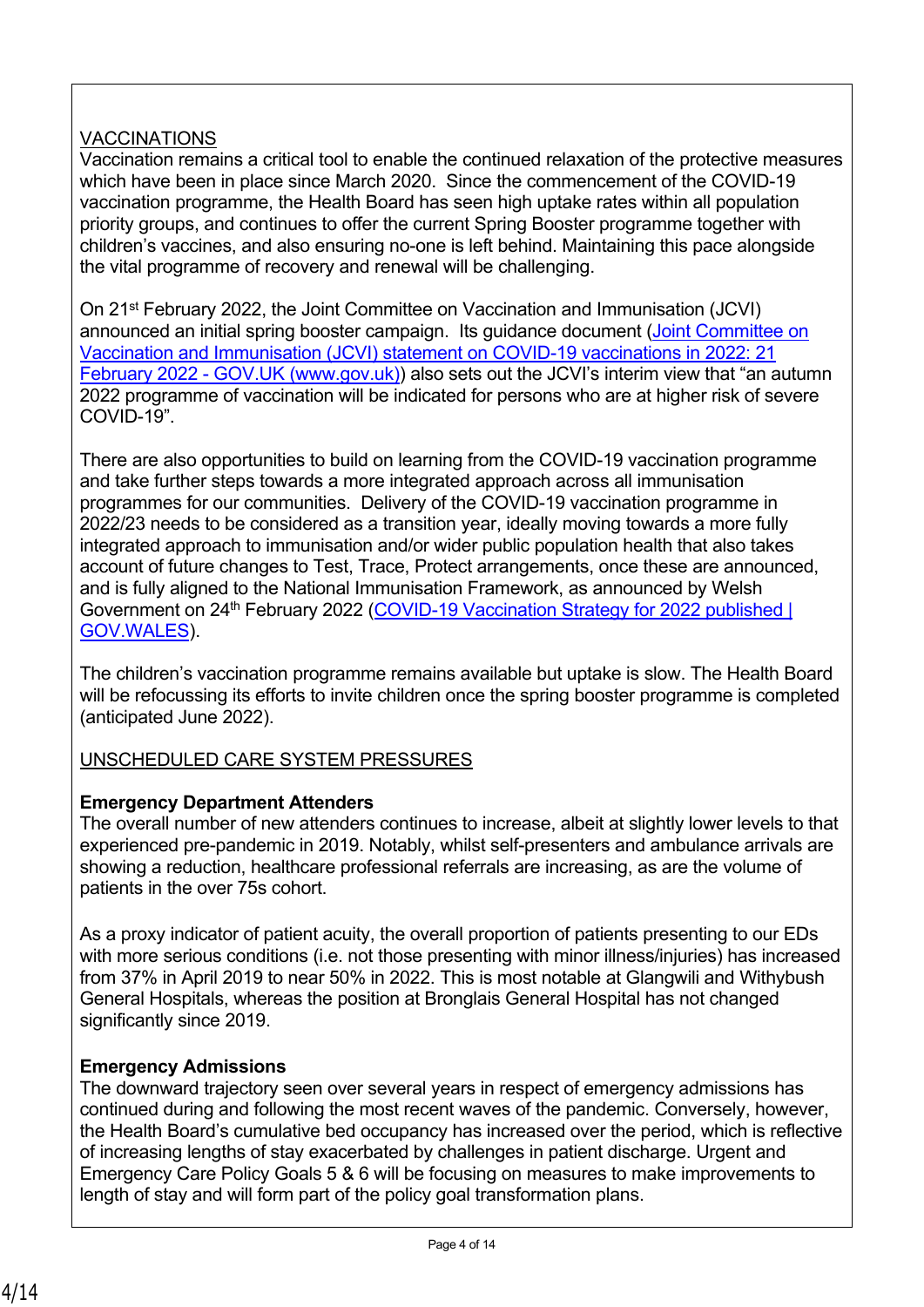#### **Escalation Patterns**

This has led to a sustained period during which our hospital sites and community teams have been operating at the highest level of escalation, including one occasion in March 2022 as reported to the previous Public Board meeting, when Bronglais General Hospital temporarily escalated to Black status, due to the combined impact of capacity pressures, staffing deficits and a COVID outbreak across several wards. Learning from this escalation incident has been collated and shared with other site teams.

#### **Ambulance Delays and Handover Data**

Against this backdrop, ambulance handover delays have significantly increased, both across all Health Board sites and nationally. The handover performance has deteriorated to a point where the status is currently at a worst ever position for the Health Board as well as at an all Wales level. A national focus aimed at improving the position is already active and at the same time the Health Board is applying local influence, through collaboration with the Ambulance Emergency Medical Service (EMS).

In parallel with our broader Transforming Emergency & Urgent Care programme, designed to improve all aspects of our urgent and emergency care pathways, we have also jointly established an Ambulance Handover Improvement Operational Delivery Group (ODG) with the Welsh Ambulance Service Trust (WAST) to progress a range of improvement opportunities across the following areas:

- 1. Direct access for front line paramedics prior to conveying the patient to hospital;
	- Same day emergency care units pilot commencing May 2022 for 9 weeks at Withybush General Hospital
	- Clinical advice either through utilising GPs sitting within the Health Board's intermediate care hubs or utilising WAST Advanced Paramedics working with local Health Board teams
	- Single point of contact for existing social care packages
- 2. Opportunity to utilise WAST Emergency Medical Technician posts (band 4) within emergency departments to relieve front door pressures – a task and finish group has been established to review and understand the opportunities.
- 3. Opportunity to commission a dedicated discharge vehicle to facilitate discharges from emergency departments – a task and finish group has been established to review demand and capacity and understand if there is a new need.

### HEALTH BOARD RISK SUMMIT

Such have been the recent system pressures experienced, the Executive Director of Nursing, Quality & Patient Experience, together with the Executive Director of Operations, led a risk summit on 27<sup>th</sup> April 2022, at which system leads covering the three counties along with scheduled care were invited to discuss and explore the current system delivery risks, the majority of which were associated with patient safety and staffing, and to identity opportunities to deliver services in different ways so as to mitigate these. Discussions explored the removal of perceived barriers to doing so, and explored what support and assistance might facilitate innovation and change. A further session is being planned and will extend to our Local Authority partners, such that a more composite approach to county system oversight and improvement can be ascertained.

### TRANSFORMING URGENT AND EMERGENCY CARE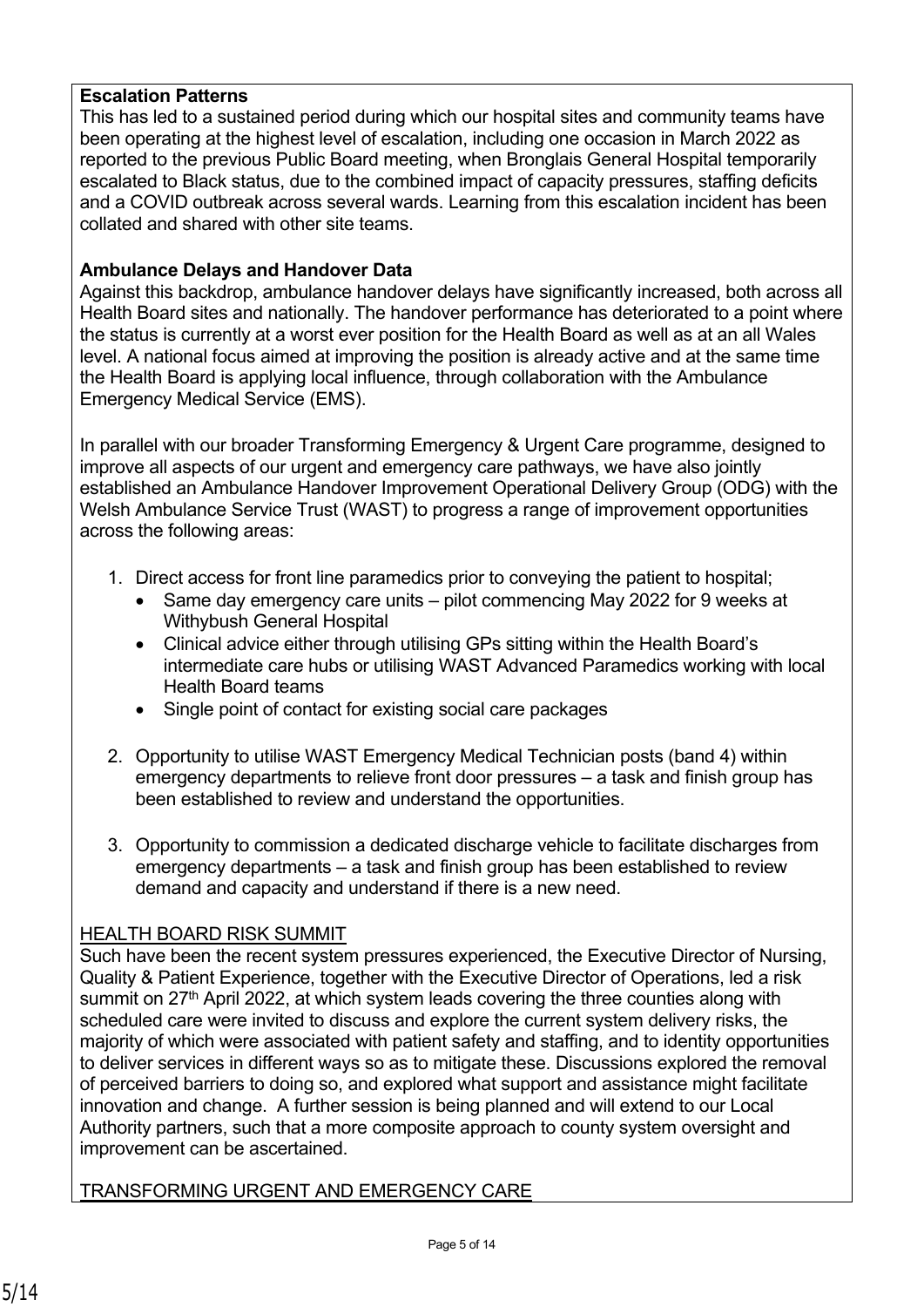The Six Goals framework provides the national policy context for key Ministerial priorities for Transforming Urgent and Emergency Care across Wales. These were formally launched on  $27<sup>th</sup>$  April 2022 and a diary marker for a local launch event has been fixed for 16<sup>th</sup> June 2022.

The event on 16<sup>th</sup> June will affirm the Health Board's intention to continue to develop the 111 First/SDEC/Urgent Primary Care initiatives, as well as the development of the local 'Frailty Matters' programme. Local analysis of our hospital bed occupancy data has provided clear evidence that improving the pathway for this cohort of patients will have the greatest impact on the challenges faced in the urgent emergency care system. The Frailty Matters programme will drive improvement in our identification, assessment and treatment of patients diagnosed with frailty, so as to achieve best standards and practice in the management of care. The aims being a reduced length of stay and reduced bed occupancy for 80% of our hospitalised patient cohort.

Welsh Government has confirmed that funding is being made available to each Health Board to appoint both a programme and clinical lead who will oversee the urgent and emergency care programmes locally. It is anticipated that the Health Board will commence recruitment to these positions in June 2022. The Health Board's allocation to support the wider delivery of Transforming Urgent and Emergency Care amounts to £5.6 million, of which the Health Board will contribute 50% to match the allocation from the national programme. It is the intention locally that the transforming Urgent and Emergency Care programmes will effectively bring together delivery of the Ministerial priorities and A Healthier Mid and West Wales design assumptions into a complementary and unified delivery programme for improving urgent emergency care across Hywel Dda University Health Board.

# PLANNED CARE RECOVERY

Elective operating has now recommenced at all four acute hospital sites with dedicated elective pathway beds provided at Prince Philip (orthopaedics and major cancer surgery), Withybush (general surgical and gynaecology) and Bronglais (orthopaedics, general surgery and gynaecology) hospitals. This has proved more challenging at Glangwili Hospital, with high priority ENT/Head & Neck Cancer pathway patients managed through a limited number of side rooms due to the overall unscheduled care demand on available beds.

Whilst positive progress was seen through March and April 2022, with an increase in overall surgical activity levels to 73% of pre-pandemic levels, capacity continues to be limited due staffing deficits and unscheduled care pressures on bed availability.

Progress with installation of the Modular Day Surgical Unit at Prince Philip Hospital continues, with the unit scheduled to open in early June 2022. Similarly, the redevelopment work to enable an expanded Cataract Day Surgical service at Amman Valley hospital is near completion. Both developments are being supported by targeted recruitment campaigns and will further increase overall capacity and activity during the remainder of Quarter 1.

In parallel, work is also continuing to further progress the transformation of outpatient service provision, with approximately 25% of current outpatient activity delivered via virtual platforms. Steady progress is also being achieved in the adoption of alternative delivery models to traditional clinic based follow-up care, with increasing utilisation of 'See on Symptom' (SoS) and 'Patient Initiated Follow Up' (PIFU) approaches, both of which release clinic capacity for priority patients.

With the recent launch of the Welsh Government Planned Care Recovery strategy and the supporting Ministerial Measures regarding outpatient and overall Referral to Treatment Time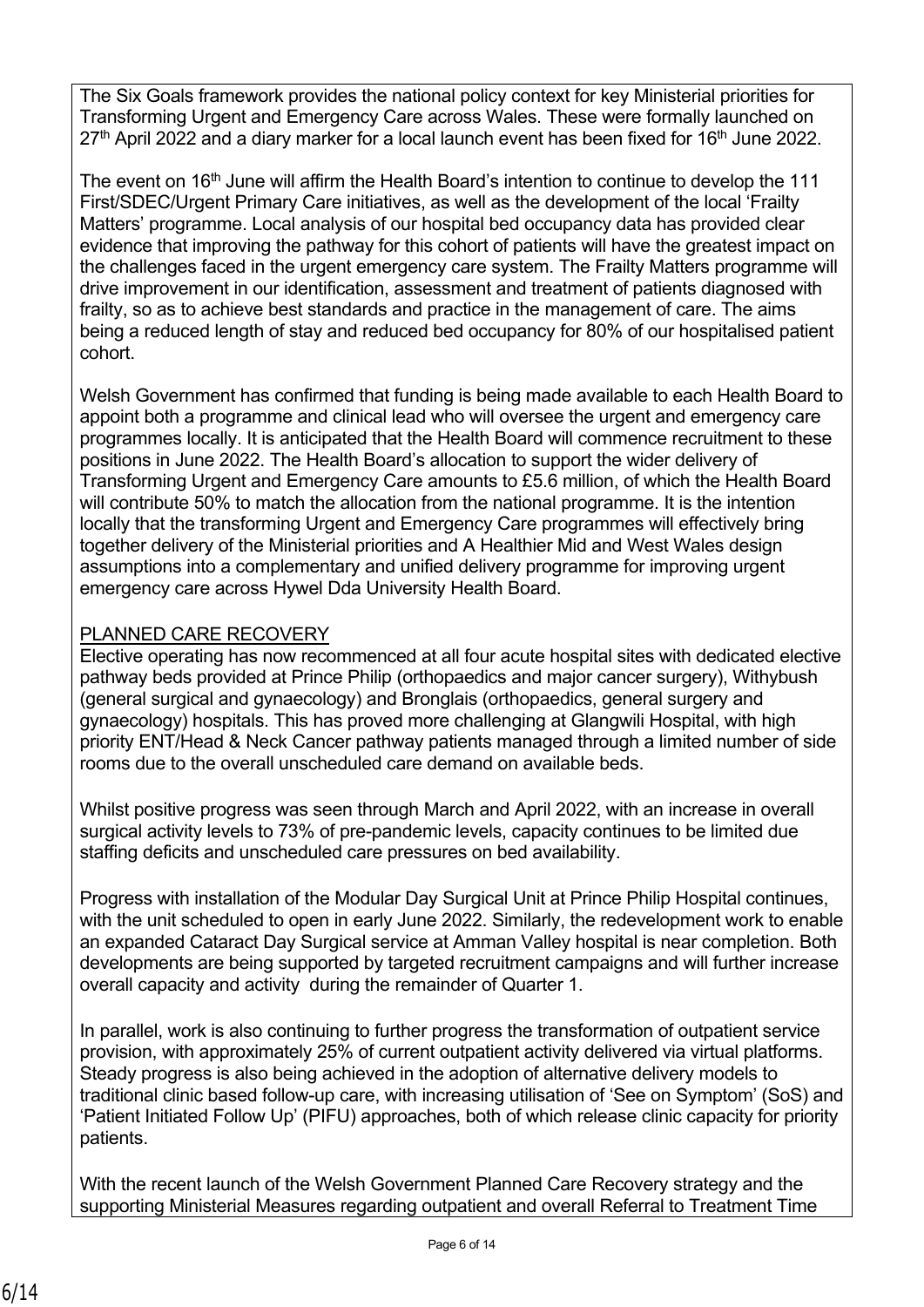(RTT) pathway waiting times during the remainder of this year and through to 2025, detailed planning continues to model likely timelines to recovery for both the remainder of 2022/23 and the longer term.

# MENTAL HEALTH AND LEARNING DISABILITIES

A detailed progress report against Planning Objective 5G on our Transforming Mental Health and Transforming Learning Disabilities was presented to the Board in March 2022. This report included progress on plans to transform Child and Adolescent Mental Health Services (including autism and Attention Deficit Hyperactivity Disorder (ADHD) services). The report also addressed issues raised by the recent Healthcare Inspectorate Wales inspection as requested at the January 2022 Board meeting. Going forward, a further report will be taken to Board Seminar in June to enable a fuller discussion on service pressures. This will be followed by a 'deep dive' report to the July 2022 Public Board meeting.

### **Specialist Child and Adolescent Mental Health Services (SCAMHS)**

A targeted Recovery Plan/trajectory has been agreed, to increase Part 1A&B performance by 40% (September 2022), with a longer term aim to attain 80% by March 2023. Continuing recruitment challenges and the need for staff to develop the requisite skills to undertake assessments means that the Recovery Plan implementation will likely take 12 months.

Recruitment challenges continue; however, we have successfully recruited 3 Band 6 Practitioners in May 2022, to add to the 2 recruited in April. Additionally 3 new Band 6 Practitioners in Primary Care have been recruited during April.

Services are introducing additional therapeutic group interventions to increase capacity to meet 28-day targets. Currently numbers of Do Not Attends, which is impacting on meeting the performance target, are being reviewed. Having commissioned Kooth in 2021 to provide digital counselling support to those on waiting lists, we are currently reviewing our use of other digital platforms to increase capacity.

# **Autism Spectrum Disorder (ASD)**

Demand for assessment remains consistently high and has increased year on year, ranging from an average of 26 referrals per month in 2016, to 87 referrals per month in March 2022. Due to exponential demand, compounded by the impact of the pandemic, it continues to be exceptionally challenging to meet WG targets. All current posts have been successfully recruited to, which will provide additional capacity for diagnostic assessments. The Service Delivery Manager is reviewing all job plans to increase capacity for assessments. Specialist training is being arranged to enable all staff to be able to undertake National Institute for Health and Care Excellence (NICE) evidence-based diagnostic assessments. Process mapping of current systems and pathways is being undertaken to improve efficiency and reduce time to assessment. We are currently developing a procurement process to purchase dedicated support through an external organisation to assist waiting list management. The estate remains an issue and the service is currently trying to secure additional space to increase the number of assessments which can be undertaken.

# **Learning Disabilities (LD)**

From 28th March 2022, an interim management structure has been implemented within the service to support the progression of the LD transformation programme through the provision of additional capacity. As a result, we are currently reviewing our community and inpatient provisions to determine future service requirements in line with the transformation agenda.

Vacancies remain an issue within the Community Teams, particularly in Pembrokeshire. Staff redeployed from our inpatient service continue to support acuity on mental health wards, which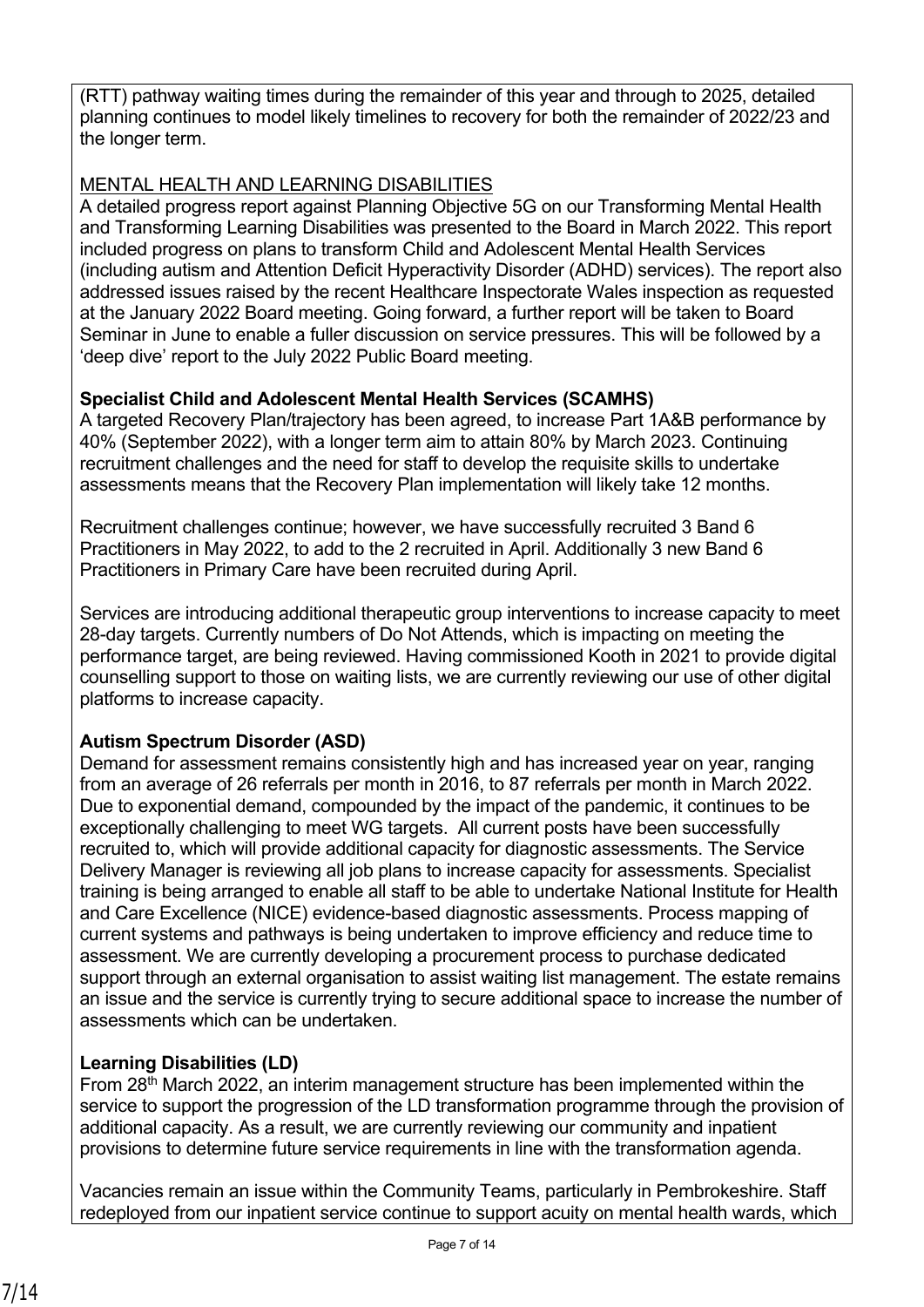has seen an increase in a targeted vaccination programme for LD patients. While we review our inpatient model, this cohort will work across community teams, health action teams and adult mental health inpatient areas.

Physiotherapy services are experiencing increasing waiting lists with subsequent breaches. This is in part due to clients returning to day services, who then require interventions.

Psychology and behaviour services are generally understaffed, with a number of vacancies in key senior positions, including 3 psychologists on maternity leave; other long-term sickness also creates pressure within the team. Contingency plans have been developed with psychology colleagues to mitigate risks and provide additional clinical supervision. As a result, criteria for eligibility has been temporarily tightened for new referrals.

### **Adult Mental Health**

Community Mental Health Teams (CMHT) remain impacted by vacancies, particularly in the Pembrokeshire area. The use of agency staff has been agreed as a contingency. Recruitment continues for all areas carrying vacancies, with several recent appointments from outside the Health Board. Long term sickness rates have improved, however short-term sickness and COVID absences continue.

A twice daily 7-days a week bed management overview manages potential admissions, leave and discharges from the wards. Multi-agency membership includes in-patient, community and medical staff alongside St. John Ambulance, Local Authority partners and Police when required. Demand on inpatient beds remains high with 100% occupancy, with surge beds being used to ease pressures when needed.

The Section 136 (S136) Suite in Bryngofal is continuing, with a reduction in S136 detentions over the last quarter. A single point of contact for all S136 consultations has been established, which has greatly improved joint working with Dyfed Powys Police. This in turn has improved the consultation process, with patients diverted to assessment in a timelier manner and on a voluntary basis. Alternative Places of Safety continue in Ceredigion and Pembrokeshire, on occasion both have been impacted by current staffing pressures, however the contingency remains to maintain the Bryngofal service 24/7.

The Mental Health Single Point of Contact pilot is continuing, currently operating Monday to Wednesday 18.30 – 22.30 hours and Thursday 18.00 hours to midnight on Sunday. The service will be launched regionally with a targeted marketing campaign from mid-June 2022, with initial public facing operating hours of Monday to Sunday 09.00 hours – midnight. There will be a phased approach to 24/7 throughout the summer period as additional staff are recruited.

Welsh Government is currently agreeing sustainable funding to tender for a national Mental Health Conveyance scheme. In the interim, the pilot service operated by St. John Ambulance will continue. This service has greatly reduced staff and partnership organisations' time in having to provide transport to and from hospital settings and inter-hospital transfers, with over 300 conveyances being undertaken in Hywel Dda in the first 9 months.

# **Older Adult Mental Health**

Occupancy rates in the Service are nearing 100% occupancy. There are periodic delays in discharges due to embargos in care homes. The lack of alternative and respite beds for Elderly Mentally Infirm (EMI) Nursing is putting pressure on wards to admit. CMHT staffing shortages (vacancies/non-COVID sickness) remain an issue. Memory Assessment Services (MAS) forecasting has been completed, however the trajectory is likely to be hindered by absences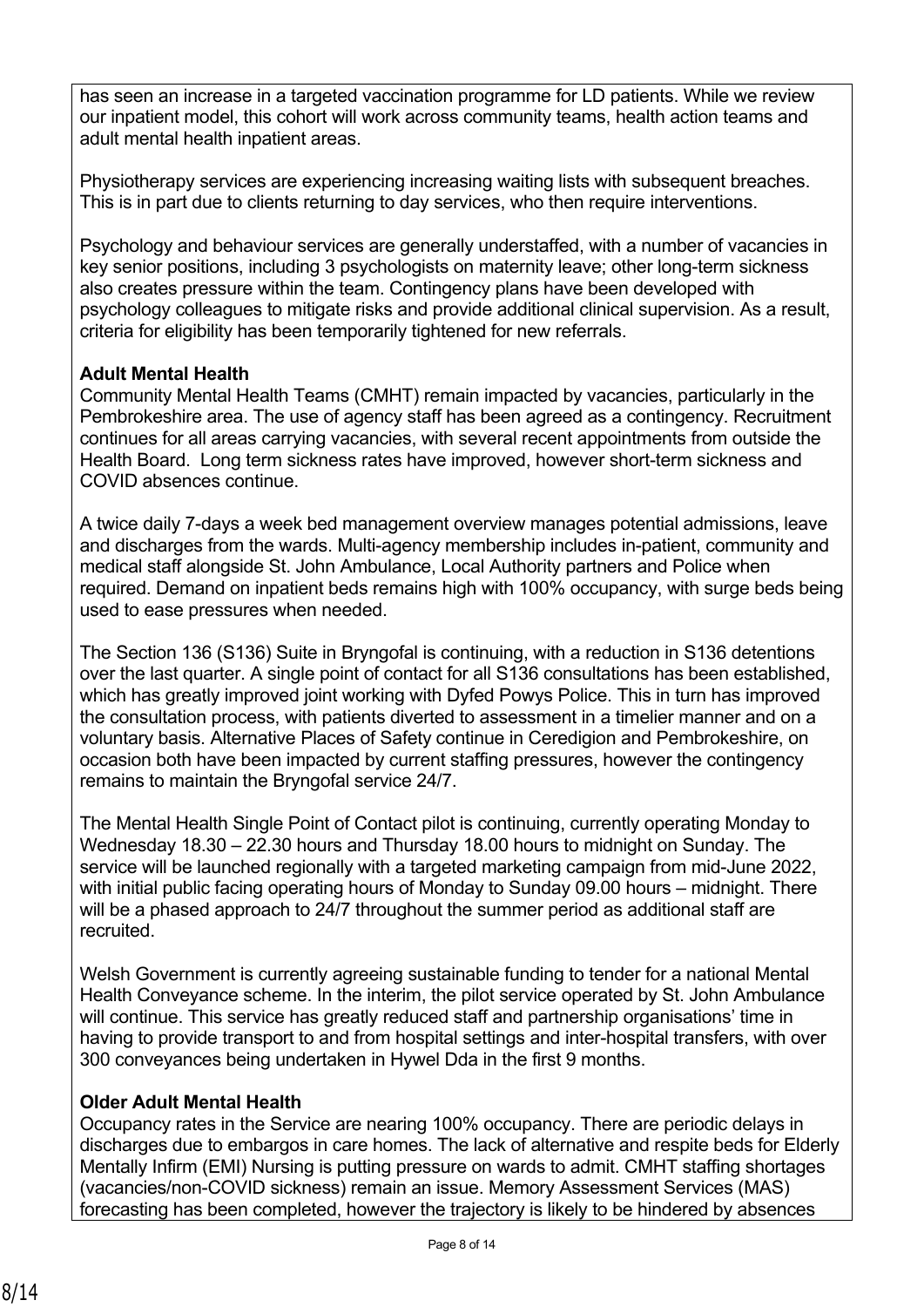and vacancies. Additional Formulation meetings have taken place through March and April to work through waiting lists. An ANP post is presently out to advert (fourth cycle). Contingency plans are in place, with cover being provided by the other 3 ANP's and interim medical support. Ceredigion CMHT (South) are still in temporary accommodation since being asked to vacate the Awel Deg site.

### **Psychological Therapies**

Despite a number of targeted recruitment cycles, the service is still holding a number of vacancies in more specialist roles. Where recruitment is problematic, service areas are scoping alternative solutions such as additional training for current staff and changing posts to better meet needs. In modality areas with low staffing levels, work is being undertaken to include succession planning when reviewing recruitment options. The service is currently developing a specification to tender and purchase support from an external organisation to provide Cognitive Behavioural Therapy (CBT), to help manage waiting lists. Additionally the service is offering overtime to staff in some of the more problematic staffing areas, however there has been little uptake. Group therapeutic interventions are being piloted across a range of modalities, in order to achieve higher capacity for the offer of intervention appointments.

### PRIMARY CARE

For the first time since the most recent changes to the delivery of Primary Care Services with the development of the new General Medical Services (GMS) contract in 2004, all four contractor professions have or are undergoing a period of contract change and reform. Whilst there is a rolling programme of reform and development for GMS, 2022 has seen considerable changes in the Community Pharmacy contract ,signalling a move away from prescription dispensing to wider service delivery. Locally, work is being undertaken to look at the scope and provision of services through Community Pharmacies which will further enhance the ability for patients to access timely care close to home. The recent scale up and roll out of the Urinary Tract Infection (UTI) Test and Treat service, along with additional training for the Triage and Treat service has started to set a steady baseline for this development. For General Dental Services there has been an expansion of contract reform for 12 months, with a small percentage of practices opting to remain on an activity base (Units of Dental Activity) contract. Dental access for urgent care remains a challenge whilst we move through this reset period; however, a mobile dental unit which is being used as an additional fixed site premises for the Community Dental Service is, at present, assisting in meeting the demand for urgent access. Optometry contract reform is moving into negotiation during May 2022 with the aspiration that this will have concluded during the summer and will then move into an implementation phase. Whilst funding is always associated with contract reform, the extent to which contract change is funded is variable and there is, therefore, a potential risk to the Primary Care budgets depending on the final negotiated positions, which have not yet concluded.

Supporting sustainable service provision alongside developing services and contract reform remains a priority to ensure that appropriate and timely care is delivered to patients following the aspirations of the Primary Care Model for Wales. Work is ongoing to further progress the scale up and roll out of the GP-PA Development Programme, which will form part of a Primary Care workforce development group that includes pharmacy and practice nursing. The GP-PA (GP Physician's Assistant) programme was originally funded through the Pacesetter scheme. A development manager (qualified Physician's Assistant) is now in post and has developed a programme which allows for newly qualified PAs to work within HDdUHB to gain robust clinical experience, primarily in GMS but with selected elements in secondary care, with the anticipation that towards the end of the programme they will secure employment with one of the practices to which they have rotated. The first cohort are starting in Ceredigion and the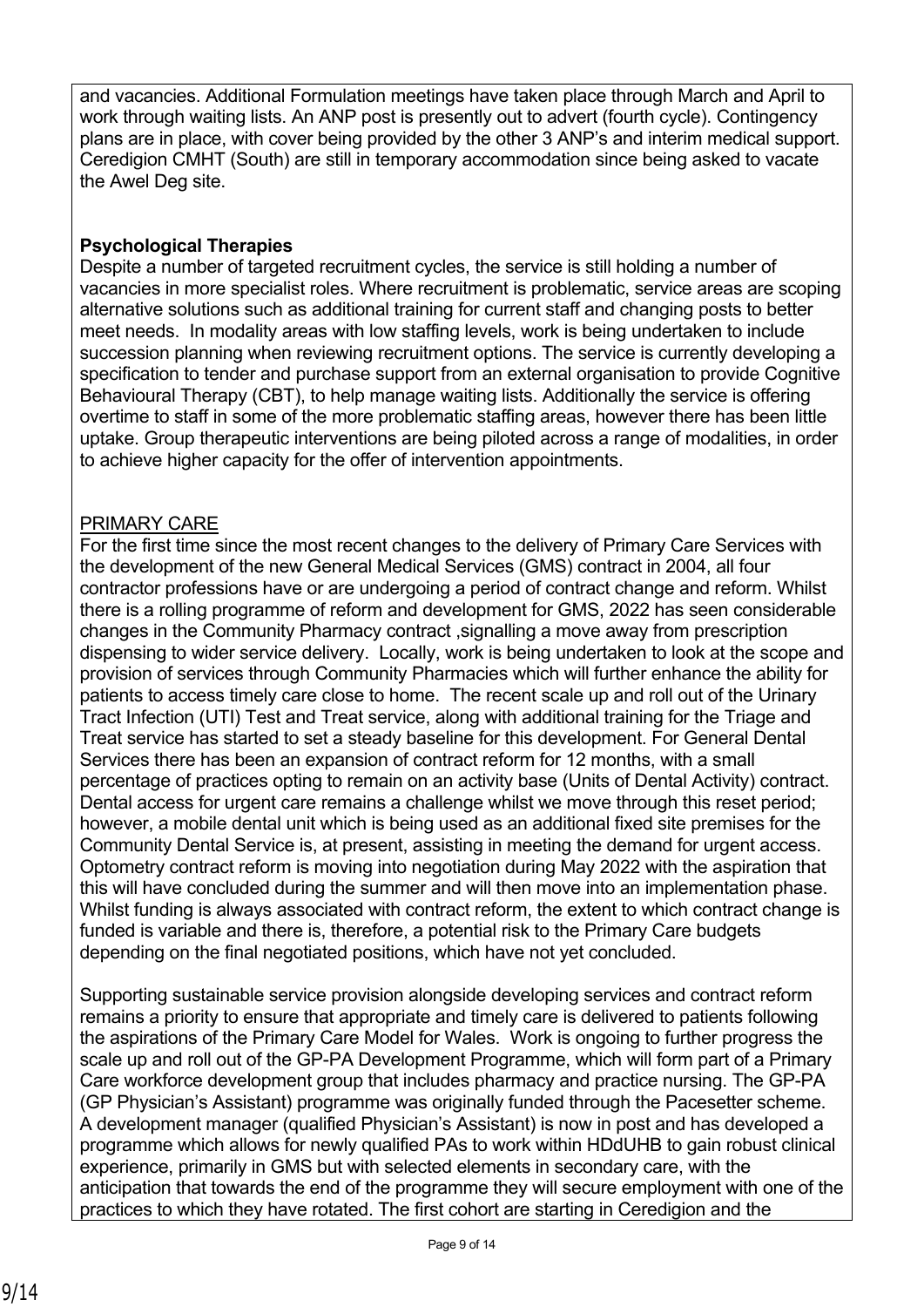opportunities to fund a second cohort in another location are being explored. The Health Board has also employed a PA into one of the Managed Practices, with the expectation that further PAs will be recruited, aligned to the Primary Care Model for Wales. Whilst this individual is not part of the GP-PA development programme, opportunities for additional development are being considered and steps will be taken to ensure that they are part of the peer network, as one of the potential barriers to PAs working in General Practice is a lack of peer support.

# WELSH GOVERNMENT INTEGRATED QUALITY PLANNING DELIVERY (IQPD) REVIEWS

Having recommenced in April 2022, the newly formed IQPD reviews essentially replace the former Quality and Delivery Review meetings which existed prior to the COVID pandemic. The updated focus being on delivery and performance at the first and second in each cycle of three, leaving the third to concentrate on IMTP and planning issues (effectively once per quarter).

The focus of the April meeting includes child and adolescent mental health services, maternity services, ambulance handover delays, cancer and progress on re-establishing planned care programmes.

# ASSOCIATED SERVICES AND OTHER SPECIALTY AREAS

# **Sonographer Staffing Pressures**

The Operational Planning and Delivery Programme Group (OPDP) has been receiving updates from the radiology team in relation to sonographer staffing challenges at Withybush Hospital which are impacting negatively on inpatient and outpatient services, along with obstetric services. The most recent update  $(11<sup>th</sup>$  May 2022) describes the combined effect of sickness when added to an underlying long-term vacancy position. The situation is further exacerbated when the impact of hours lost as a result of training without adequate backfill is factored in. In general terms, the ultrasound department has a staffing establishment of 8.0 WTE with 4.6 WTE in post, with maternity leave, sickness and potential retirement further impacting.

To counter these impacts, a number of actions have been put in place to include:

- Referrals to other sites when capacity permits
- Transfer of staff from other sites when possible
- Redeployment of consultant radiologists engaged in reporting functions to carry out urgent scans, resulting in increased outsourcing reporting costs and delayed reporting timescales
- One sonographer has recently returned from long term sickness but has permanently reduced their hours
- A specialist musculoskeletal sonographer has been recruited for one day per month from 25<sup>th</sup> May on a locum contract
- An insourcing exercise is about to take place to test the market in order to insource an ultrasound service for the period of one year. Finance is yet to be secured
- Ongoing communications with key stakeholder service teams
- Antenatal Screening Wales growth scans have been reduced as far as possible during the pandemic and cannot be further reduced
- Two students have been identified as sources of support for Withybush Hospital and will commence following qualification in July 2022. This will result in the ability to release a member of the general staff to train in the specialties of obstetric and general ultrasound, which takes two years to complete
- A range of associated measures each having indirect positive impacts on the situation at Withybush Hospital have also been established
- Options to reduce elective backlog affected by this specialty are being explored and would be subject to additional funding.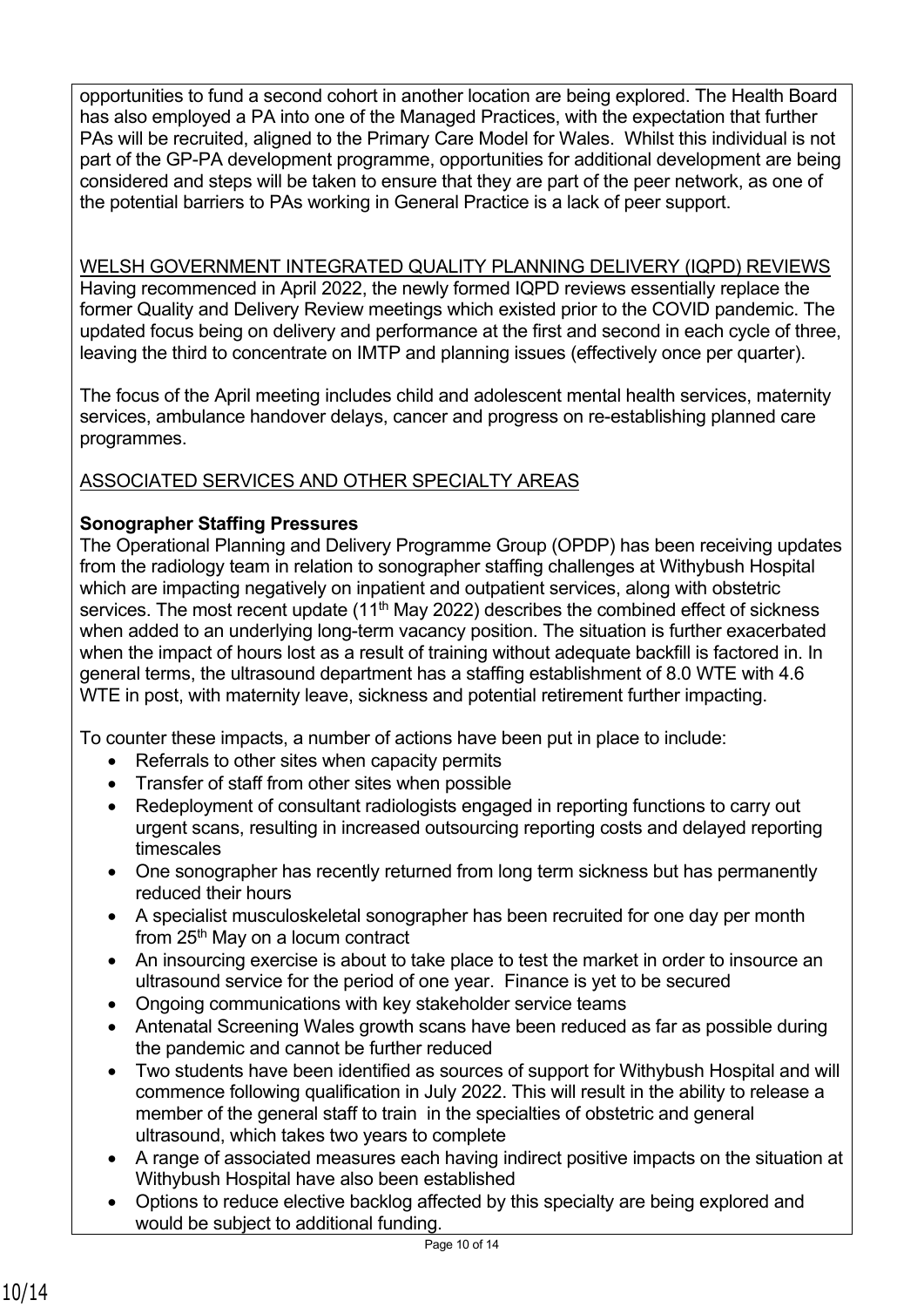It is expected that, once embedded, these measures will improve matters considerably, however the de-escalation of the situation in the medium term will be dependent on successfully insourcing an ultrasound service. A recent capacity and demand snapshot of ultrasound at Withybush Hospital has shown that scanning capacity has reduced over the past year due to staffing shortages and over the same period demand has increased. As a result and due to the inability to recruit presently, added to the length of time needed to train sonographers, the service will be unable to rely on the ultrasound service at Withybush Hospital meeting demand independently within the next 3 years and so there will be ongoing reliance on combinations of the mitigations listed.

Risk 1349 details the risk and the mitigations that have been put in place.

### **Digital Health Records**

A long-term build-up of paper health records, and the storage pressures this has created over time, has been exacerbated by the two Government destruction embargoes which remain active. The product being demand for filing space significantly outstripping storage capacity particularly at the Health Board's central Llangennech store with the consequence of fire and health and safety risks to staff being escalated. Added to this, the Health Board has not made sufficient progress in its agenda to move to a paper light/paperless health record arrangement; however this was addressed in 2021/22 when dedicated resources were made available to support the beginning of a transformation journey which will culminate in the entire library being converted into a digital scanned format. To support the above, colleagues in IM&T have already purchased an electronic document management system (EDRMS) which will offer the platform for data storage and routine clinical accessibility. This is being presently commissioned and completion is expected in November 2022. It should be added that conversion to a scanned record format involves anything between 1.5 – 2 million records. Whilst clearly the immediate objective is a subset of a longer journey that will lead to a true Electronic Patient Record (EPR) resulting in little or no paper production whatsoever.

Aside from acquiring a leased facility to establish a scanning bureau, a specification for scanners is being prepared ahead of invitation to tender. Progress is also being made toward establishing a cohort of staff to form an in-house scanning team which has been designed to support the conversion from paper to digital of 30,000 new cases arising annually.

To conclude, a one-off revenue allocation in 2021/22 facilitated the conversion of 227,500 records into digital form which is expected to be completed in quarter three 2022/23. With approximately 20% of the total records being moved away from the Llangennech storage depot, the escalating fire and health and safety risks that have developed over time have almost been negated. The space created will facilitate pulling back of records held elsewhere in third party storage and hence further facilitate records control and progress toward digitisation over the remainder of this year. A further proposal for third party block scanning is being developed in anticipation of any financial slippage that may present.

### **Field Hospitals**

The final site in the field hospital portfolio was returned to its owners on 29<sup>th</sup> April 2022, when Selwyn Samuel Centre (operationally referred to as Ysbyty Enfys Selwyn Samuel) was delivered back to Llanelli Town Council for use as an events centre and indoor bowling facility. Twenty-five months since original conversion and commissioning of the site into a field hospital facility, set up as part of a larger collaboration which eventually realised nine field hospitals spanning three counties, the site saw in-patient operational service between November 2020 and June 2021. The site and the staff who worked there have provided treatment and care to no less than 263 patients and this contributed to the avoidance of 3,824 bed days at existing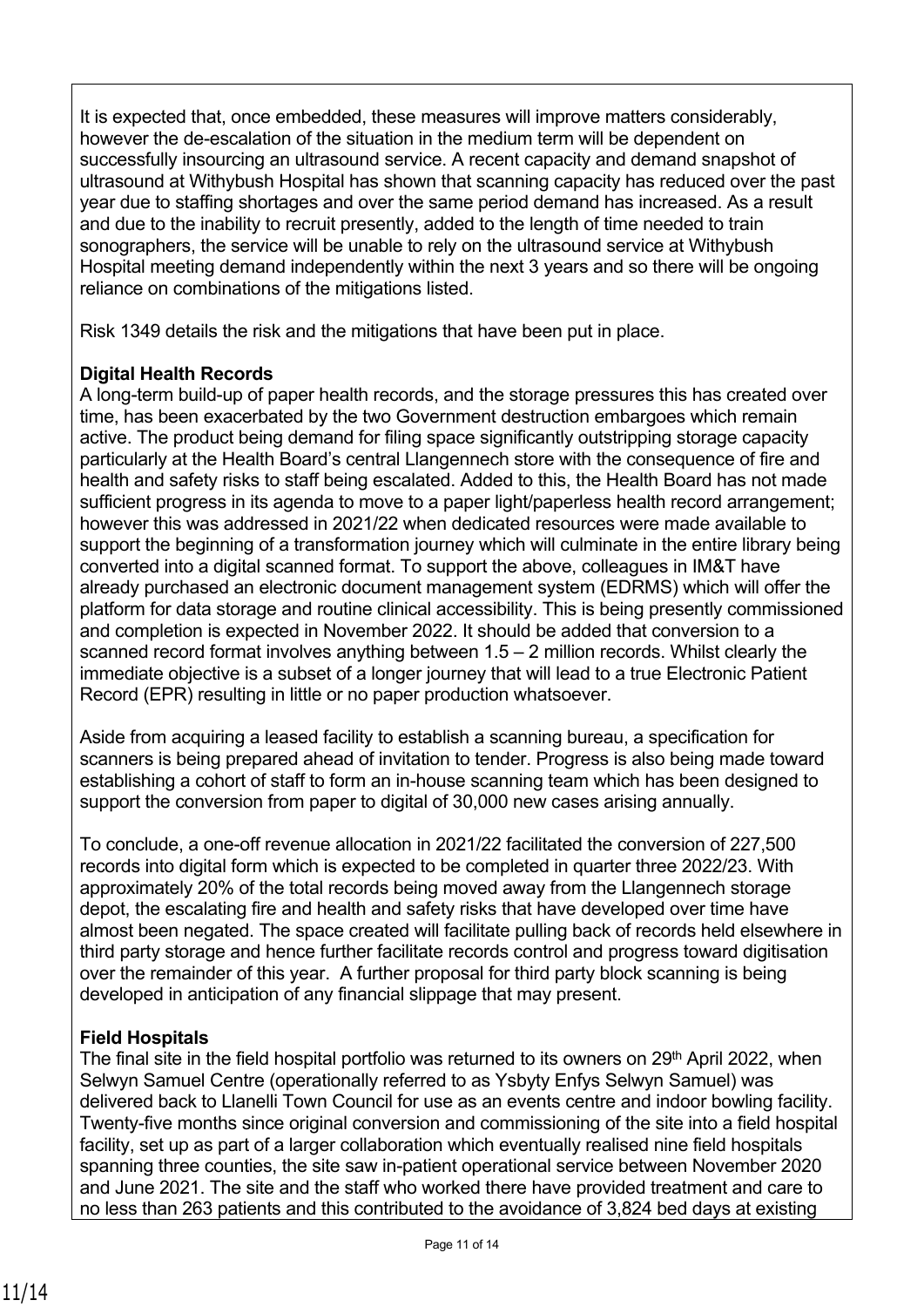acute or community hospital settings. Since June 2021, the site has been used as a training venue and a base for the local acute response team, along with an outpatient facility for the lymphoedema service.

At this important point of closure of the final component of the field hospital programme, it is worth recalling that of the nine sites converted in readiness for the COVID-19 pandemic, three were involved in delivering in-patient support (Ysbyty Enfys Carreg Glas, Ysbyty Enfys Caerfyrddin and Ysbyty Enfys Selwyn Samuel) and cared for 381 patients avoiding 5,367 bed days which would otherwise have exerted additional bed pressures at the existing acute and community hospital settings local to those venues. It is also worth noting that in delivering inpatient care, the field hospitals and staff who worked at them contributed to a high degree of patient experience with zero complaints reported. The approach and management arrangements set up at Hywel Dda University Health Board were endorsed positively by the Healthcare Inspectorate Wales during their review between the first and second coronavirus waves.

In the broader context, a number of the remaining sites have been used to support mass vaccination along with providing accommodation for training support during times of accelerated staffing programmes during the pandemic; a feature that should not be overlooked. These achievements, a number of which indirectly supported the treatment of COVID patients, helped deal with an ever-changing COVID-19 landscape which would not have been possible without the sustained support of all three of the Health Board's Local Authority partners, the Llanelli Town Council and our private sector partners.

# **Liberty and Safeguarding Legislation**

The Liberty Protection Safeguards (LPS) legislation was due to be implemented across Wales and England on 1st April 2022. Implementation was postponed until after the Code of Practice and associated regulations have been consulted on and changes made and laid before Parliament. A proposed 6 month pre-launch phase means that implementation is unlikely to occur before October 2023. The work required to prepare the Health Board for LPS will continue in the interim.

The 16 week consultation on the Code of Practice and Regulations is currently underway and a Hywel Dda UHB response is being coordinated by Madeleine Peters, Head of Consent and Mental Capacity. The response will be signed off by OPDP, prior to the  $7<sup>th</sup>$  July 2022 submission date.

LPS will apply to inpatients who lack capacity, aged 16 and over within all our services, as well as those for whom the Health Board provides Continuing Health Care (CHC) funding. It will have significant implications for frontline staff, who will be required to undertake the three statutory assessments that are required in order to authorise a deprivation of liberty. To support this, Welsh Government has confirmed that LPS funding will be provided over the next three years, has issued an LPS Workforce and Training Strategy and commissioned the development of training resources for use by NHS organisations. The strategy will be used to assess workforce and training implications and requirements within the Health Board, in preparation for implementation.

# **Fire Safety Improvement Programme**

The Health Board is managing a number of Fire Enforcement Notices (FENs) on both the Withybush and Glangwili General hospital sites. The delivery of the works necessary to comply with these Notices has been fully agreed with the Mid and West Wales Fire and Rescue Service (MWWFRS) and set out as a phased approach. The Health Board has agreed formal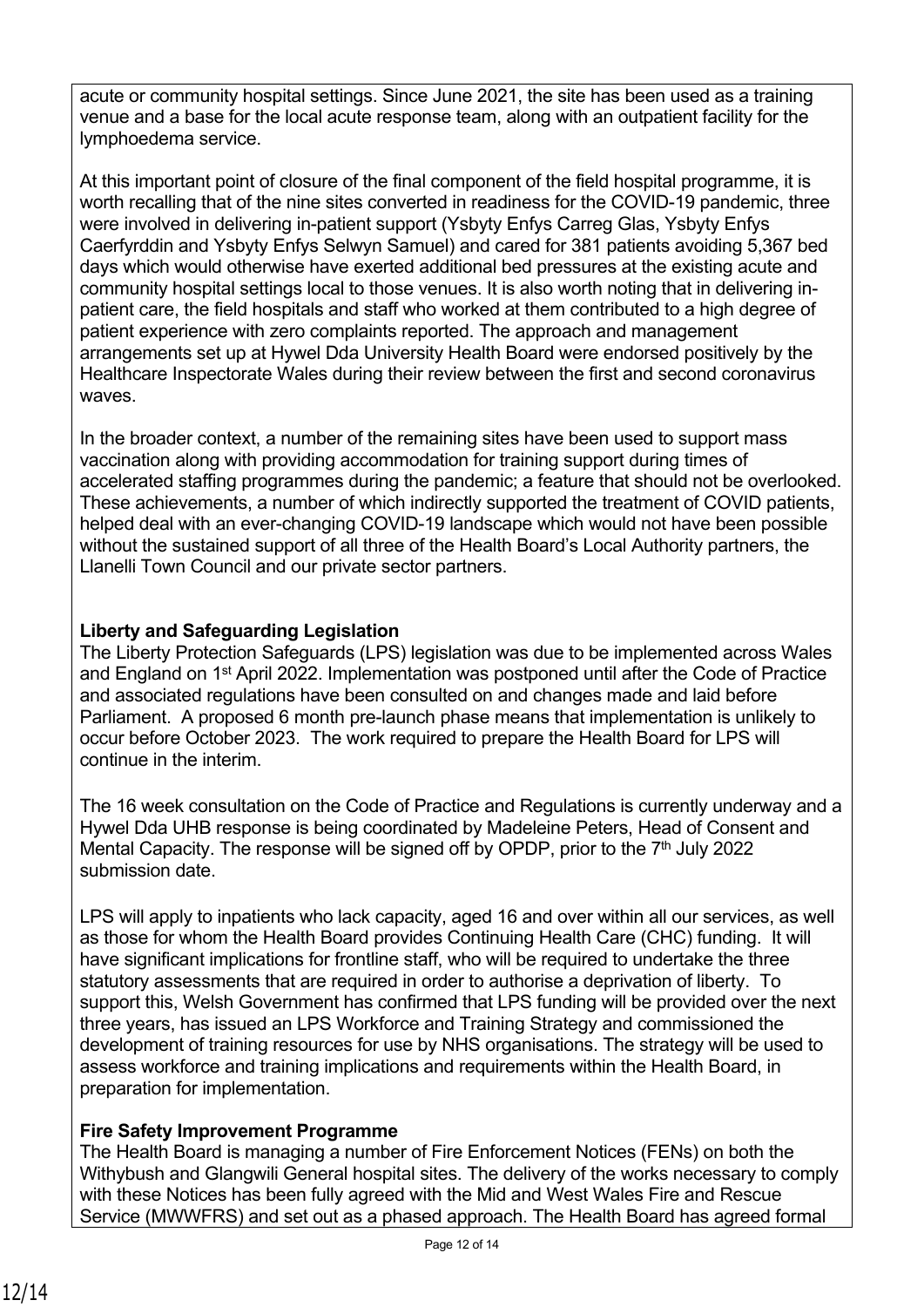delivery dates for all of these works, which align to the Health Board's Programme Management plans.

As part of this, the Health Board has established a good working relationship with Mid and West Wales Fire and Rescue Service, which has enabled true partnership working and, where necessary, has facilitated adjustments to agreed dates due to complexities of on-site works which were not previously foreseeable.

Works are progressing well and are currently scheduled for completion as follows:

#### Withybush Hospital

Advanced Works – accepted by MWWFRS as complete with formal notification to follow Phase 1 Works – currently on site with completion programmed for January 2023 Phase 2 Works – Resource schedule approved and awaiting letter from WG to commence Business Case Process. Anticipated start early 2023 with completion 2025, subject to Business Case completion and WG capital support

Decant Ward – Business Case nearing completion. Currently programmed that decant ward will be available May 2023

#### Glangwili General Hospital

Advanced Works – accepted by MWWFRS as complete with formal notification to follow Phase 1 Works – currently on site with completion programmed for April 2023 Phase 2 Works – currently developing resource schedule for Business Case. Programme suggests commencement on site April 2023 with completion April 2024 (to be confirmed).

All works and management plans are routinely agreed with MWWFRS and reported to the Health Board's Health & Safety Committee (HSC).

### **Argymhelliad / Recommendation**

The Board is asked to **receive** the operational update and progress report.

| <b>Amcanion: (rhaid cwblhau)</b><br><b>Objectives: (must be completed)</b>                                                        |                                                                                                                                                                                                                                                                                                                                                                                                                                                    |
|-----------------------------------------------------------------------------------------------------------------------------------|----------------------------------------------------------------------------------------------------------------------------------------------------------------------------------------------------------------------------------------------------------------------------------------------------------------------------------------------------------------------------------------------------------------------------------------------------|
| Cyfeirnod Cofrestr Risg Datix a Sgôr<br>Cyfredol:<br>Datix Risk Register Reference and<br>Score:                                  | 853 - Risk that Hywel Dda's response to COVID-19 will<br>be insufficient to manage demand (Score 5)<br>854 - Risk that Hywel Dda's Response to COVID-19<br>will be larger than required for actual demand (Score 6)<br>855 - Risk that UHB's non-COVID-19 related services<br>and support will not be given sufficient focus (Score 8)<br>Risk 1335 – Health Records (Risk score 12)<br>Risk 1349- Sonographer staffing at WGH (Risk score<br>(20) |
| Safon(au) Gofal ac lechyd:<br>Health and Care Standard(s):<br><b>Hyperlink to NHS Wales Health &amp;</b><br><b>Care Standards</b> | All Health & Care Standards Apply                                                                                                                                                                                                                                                                                                                                                                                                                  |